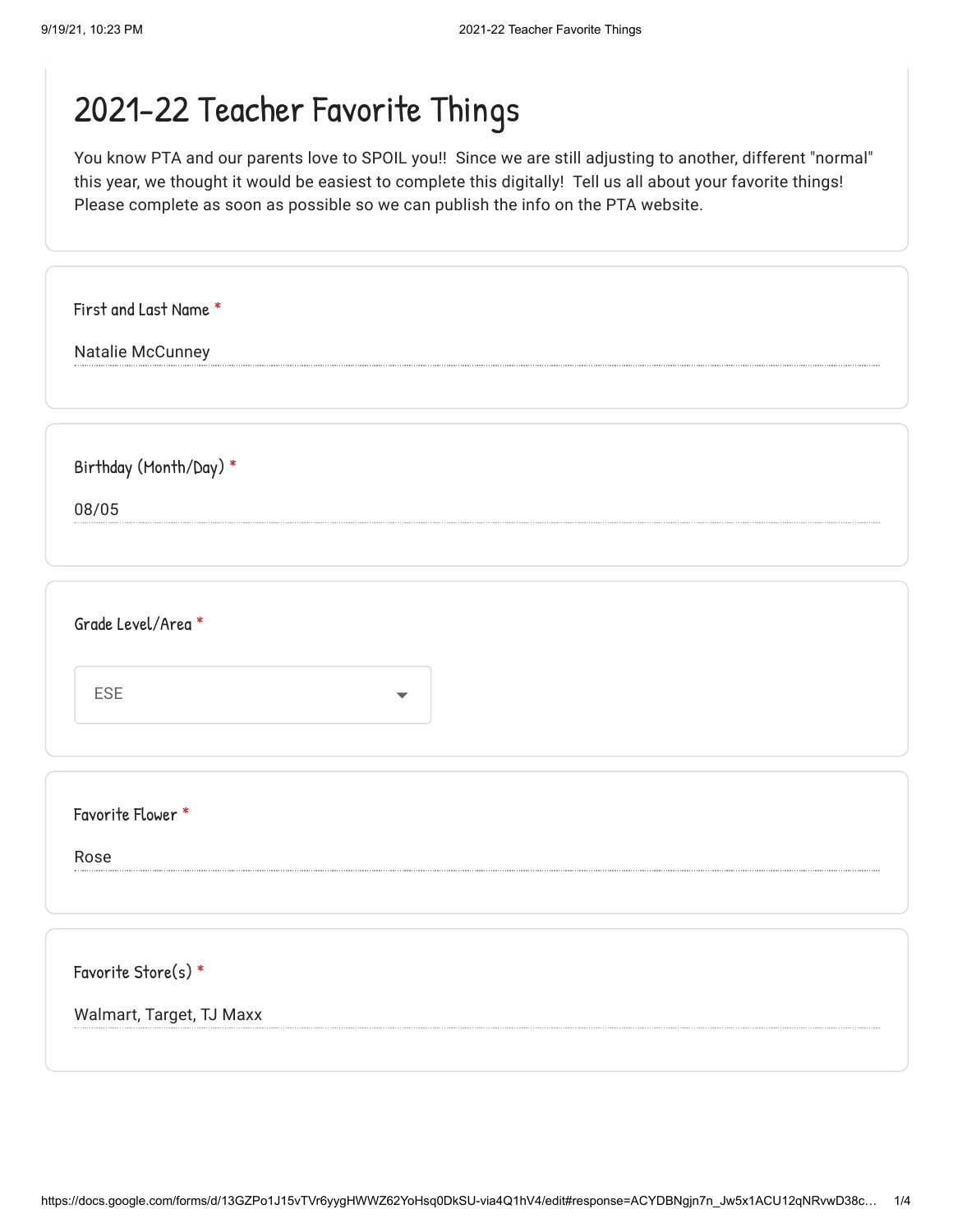| Favorite Restaurant(s) *                         |
|--------------------------------------------------|
| Chick Fil A                                      |
|                                                  |
|                                                  |
| Favorite Hot Drink *                             |
| Tea                                              |
|                                                  |
|                                                  |
| Favorite Cold Drink *                            |
| <b>Unsweet Tea</b>                               |
|                                                  |
|                                                  |
| Favorite Snacks *                                |
|                                                  |
| Reeses, Cheez its                                |
|                                                  |
| Hobbies*                                         |
|                                                  |
| Walking                                          |
|                                                  |
|                                                  |
| Classroom Wish List (add your Amazon link too) * |
| <b>Printer Paper</b>                             |
|                                                  |
|                                                  |
| Favorite Luxury/Treat *                          |
| Any candy                                        |
|                                                  |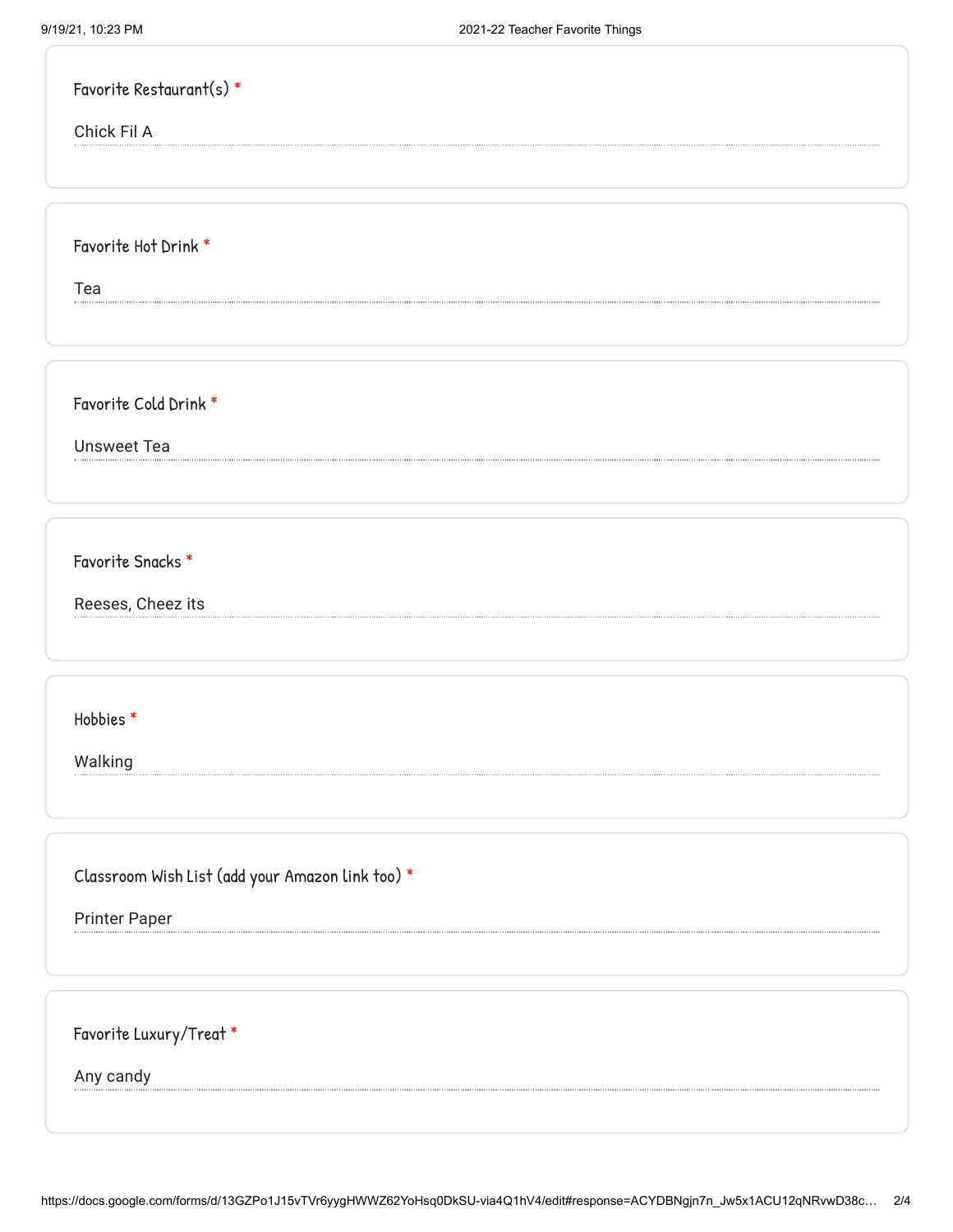Animals

Sports Team(s) \*

my daughters volleyball team

| T-Shirt Size *                        |
|---------------------------------------|
| XS                                    |
| $\mathsf S$                           |
| ${\sf M}$                             |
| ⋒<br>L                                |
| XL                                    |
| <b>XXL</b>                            |
| XXXL                                  |
|                                       |
| Do you like Candles and/or Lotions? * |
| Yes!!!!!!                             |
|                                       |
| Vegetarian/Vegan?*                    |
| No                                    |
|                                       |

This content is neither created nor endorsed by Google.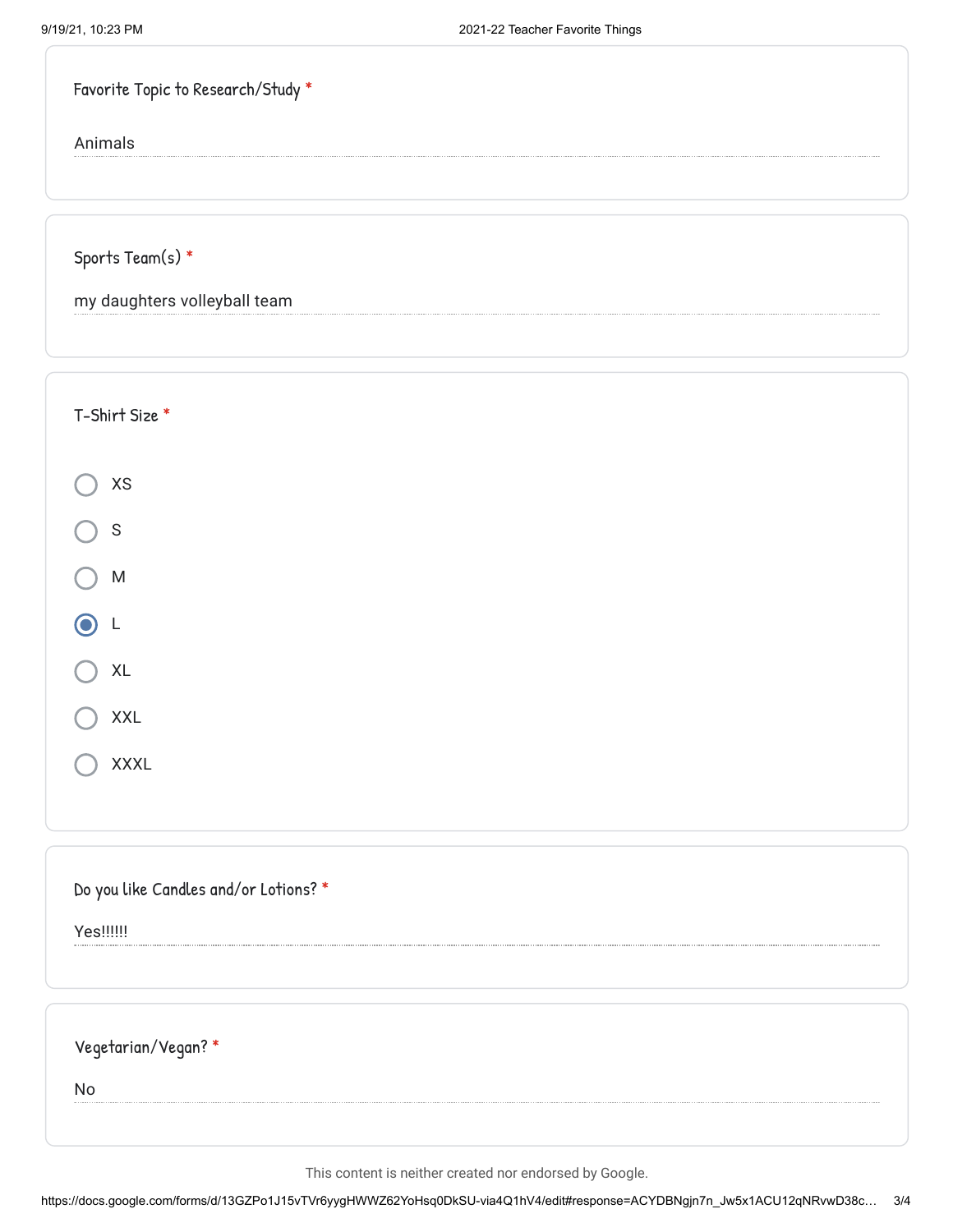## 2021-22 Teacher Favorite Things

You know PTA and our parents love to SPOIL you!! Since we are still adjusting to another, different "normal" this year, we thought it would be easiest to complete this digitally! Tell us all about your favorite things! Please complete as soon as possible so we can publish the info on the PTA website.

| First and Last Name *            |
|----------------------------------|
| Jennifer Summers                 |
|                                  |
|                                  |
|                                  |
| Birthday (Month/Day) *           |
| 02/16                            |
|                                  |
|                                  |
|                                  |
| Grade Level/Area *               |
|                                  |
|                                  |
| ESE<br>$\overline{\phantom{a}}$  |
|                                  |
|                                  |
|                                  |
| Favorite Flower *                |
|                                  |
| Any kind                         |
|                                  |
|                                  |
|                                  |
| Favorite Store(s) *              |
|                                  |
| Michael's, Hobby Lobby, Jo Ann's |
|                                  |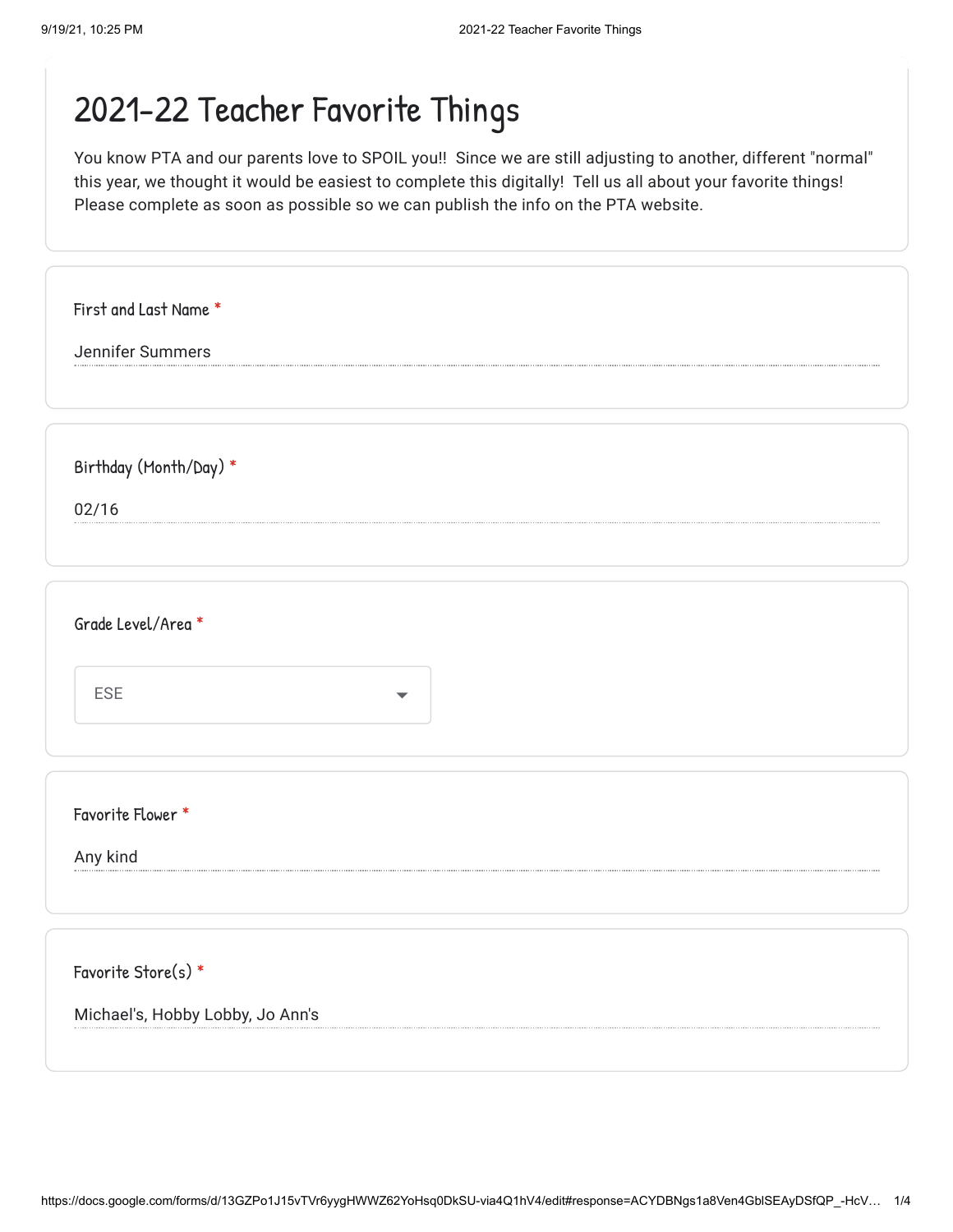Favorite Restaurant(s) \*

Olive Garden, Cheddars

Favorite Hot Drink \*

Mocha Mint

Favorite Cold Drink \*

Diet Dr. Thunder (Like Dt. Dr. Pepper)

Favorite Snacks \*

Anything dark chocolate

Hobbies \*

Crocheting, Reading, Sewing, Cooking

Classroom Wish List (add your Amazon link too) \*

https://a.co/1pbh1pH

Favorite Luxury/Treat \*

Pedicure